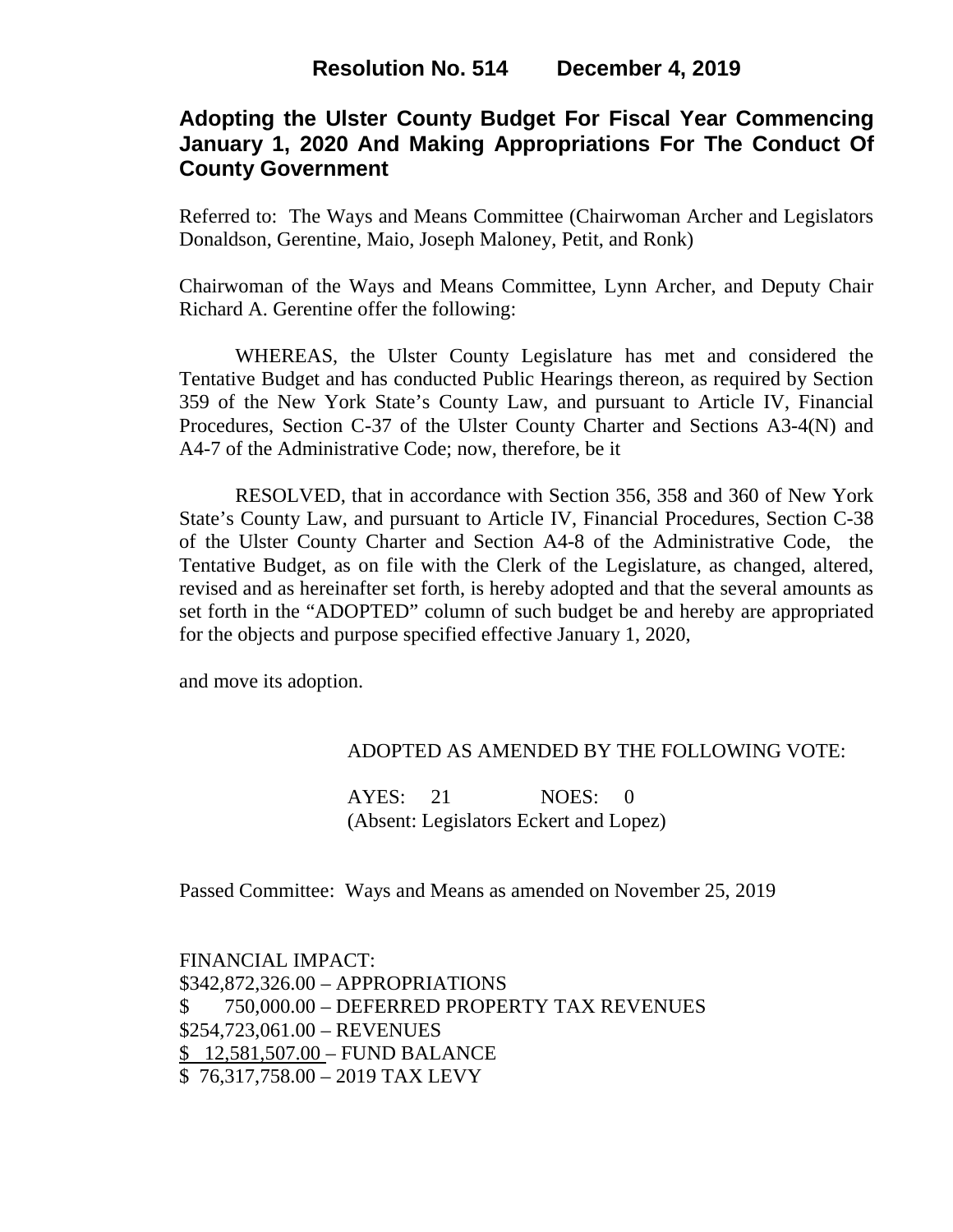### **-Page 2-**

### **Resolution No. 514 December 4, 2019**

# **Adopting the Ulster County Budget For Fiscal Year Commencing January 1, 2020 And Making Appropriations For The Conduct Of County Government**

Legislator Heppner motioned, seconded by Legislator Ronk, to amend the 2020 Ulster County Budget to include Amendment No. 1 as presented in the attached exhibit.

#### MOTION ADOPTED BY THE FOLLOWING VOTE:

AYES: 21 NOES: 0 (Absent: Legislators Eckert and Lopez)

Legislator Heppner motioned, seconded by Legislator Ronk, to amend the 2020 Ulster County Budget to include Amendment No. 2 as presented in the attached exhibit.

### MOTION ADOPTED BY THE FOLLOWING VOTE:

AYES: 21 NOES: 0 (Absent: Legislators Eckert and Lopez)

Legislator Heppner motioned, seconded by Legislator Ronk, to amend the 2020 Ulster County Budget to include Amendment No. 3 as presented in the attached exhibit.

MOTION ADOPTED BY THE FOLLOWING VOTE:

AYES: 21 NOES: 0 (Absent: Legislators Eckert and Lopez)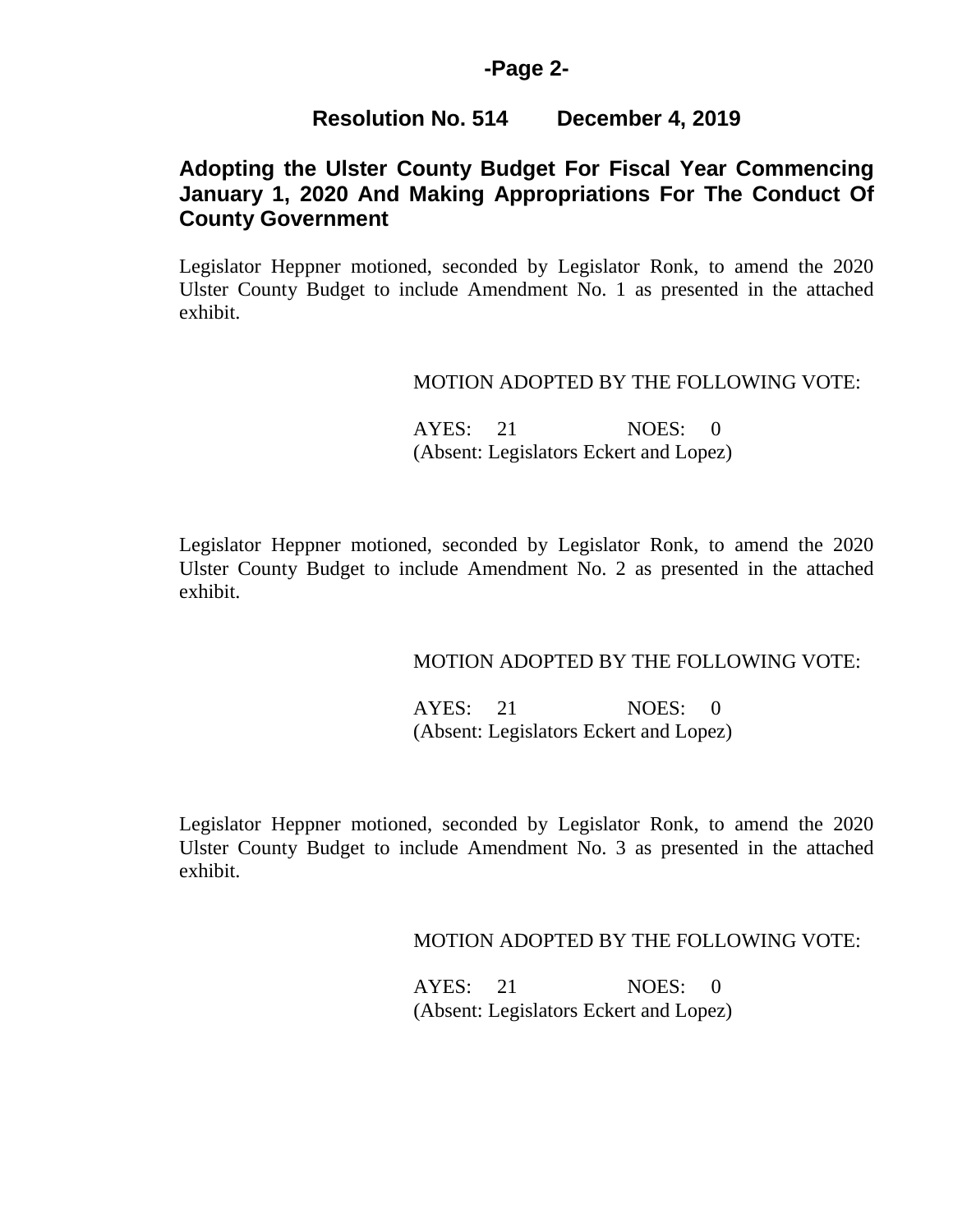### **-Page 3-**

## **Resolution No. 514 December 4, 2019**

# **Adopting the Ulster County Budget For Fiscal Year Commencing January 1, 2020 And Making Appropriations For The Conduct Of County Government**

Legislator Heppner motioned, seconded by Legislator Ronk, to amend the 2020 Ulster County Budget to include Amendment No. 4 as presented in the attached exhibit.

#### MOTION ADOPTED BY THE FOLLOWING VOTE:

AYES: 21 NOES: 0 (Absent: Legislators Eckert and Lopez)

Legislator Heppner motioned, seconded by Legislator Ronk, to amend the 2020 Ulster County Budget to include Amendment No. 5 as presented in the attached exhibit.

### MOTION ADOPTED BY THE FOLLOWING VOTE:

AYES: 21 NOES: 0 (Absent: Legislators Eckert and Lopez)

Legislator Heppner motioned, seconded by Legislator Ronk, to amend the 2020 Ulster County Budget to include Amendment No. 6 as presented in the attached exhibit.

MOTION ADOPTED BY THE FOLLOWING VOTE:

AYES: 21 NOES: 0 (Absent: Legislators Eckert and Lopez)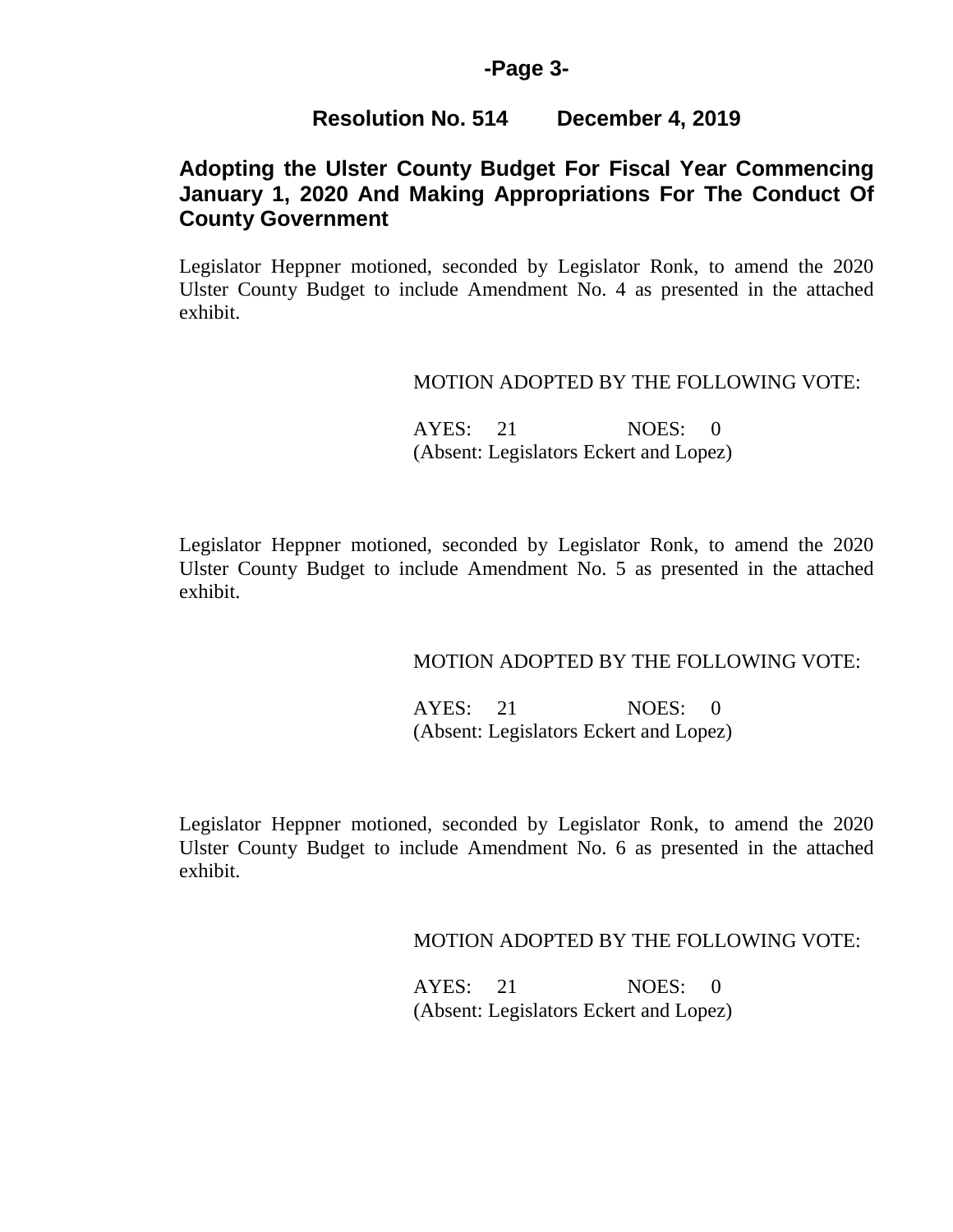### **-Page 4-**

### **Resolution No. 514 December 4, 2019**

## **Adopting the Ulster County Budget For Fiscal Year Commencing January 1, 2020 And Making Appropriations For The Conduct Of County Government**

Legislator Heppner motioned, seconded by Legislator Ronk, to amend the 2020 Ulster County Budget to include Amendment No. 7 as presented in the attached exhibit.

#### MOTION ADOPTED BY THE FOLLOWING VOTE:

AYES: 21 NOES: 0 (Absent: Legislators Eckert and Lopez)

Legislator Heppner motioned, seconded by Legislator Ronk, to amend the 2020 Ulster County Budget to include Amendment No. 8 as presented in the attached exhibit.

### MOTION ADOPTED BY THE FOLLOWING VOTE:

AYES: 21 NOES: 0 (Absent: Legislators Eckert and Lopez)

Legislator Heppner motioned, seconded by Legislator Ronk, to amend the 2020 Ulster County Budget to include Amendment No. 9 as presented in the attached exhibit.

#### MOTION ADOPTED BY THE FOLLOWING VOTE:

 AYES: 20 NOES: 1 (Noes: Legislator Nolan) (Absent: Legislators Eckert and Lopez)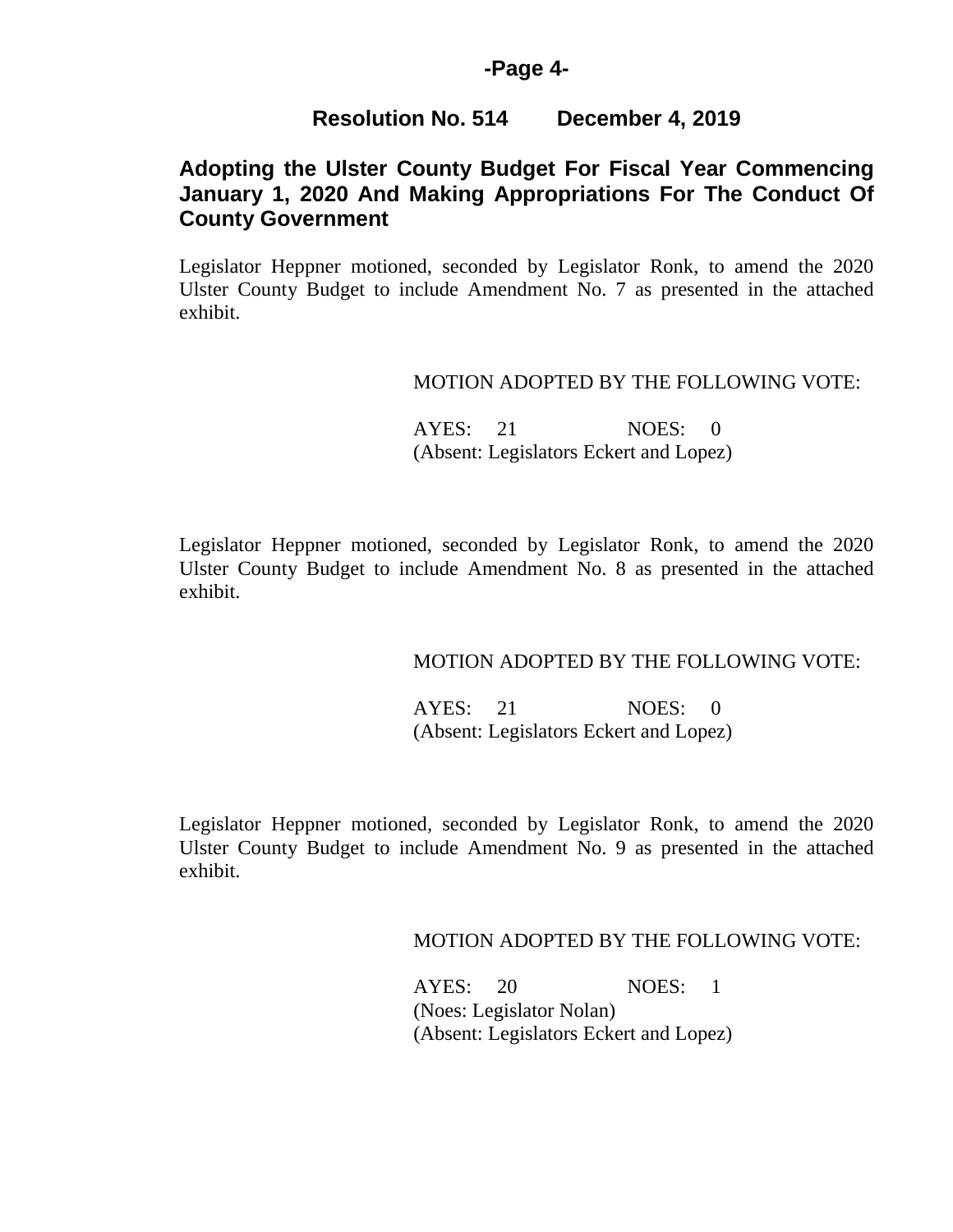## **-Page 5-**

## **Resolution No. 514 December 4, 2019**

# **Adopting the Ulster County Budget For Fiscal Year Commencing January 1, 2020 And Making Appropriations For The Conduct Of County Government**

Legislator Heppner motioned, seconded by Legislator Ronk, to amend the 2020 Ulster County Budget to include Amendment No. 10 as presented in the attached exhibit.

### MOTION ADOPTED BY THE FOLLOWING VOTE:

AYES: 21 NOES: 0 (Absent: Legislators Eckert and Lopez)

Amendment No. 11 as presented in the attached exhibit was withdrawn by sponsors.

Legislator Heppner motioned, seconded by Legislator Ronk, to amend the 2020 Ulster County Budget to include Amendment No. 12 as presented in the attached exhibit.

### MOTION ADOPTED BY THE FOLLOWING VOTE:

AYES: 21 NOES: 0 (Absent: Legislators Eckert and Lopez)

Legislator Heppner motioned, seconded by Legislator Ronk, to amend the 2020 Ulster County Budget to include Amendment No. 13 as presented in the attached exhibit.

MOTION ADOPTED BY THE FOLLOWING VOTE:

 AYES: 17 NOES: 4 (Noes: Legislators Maio, Brenda Maloney, Roberts, and Ronk) (Absent: Legislators Eckert and Lopez)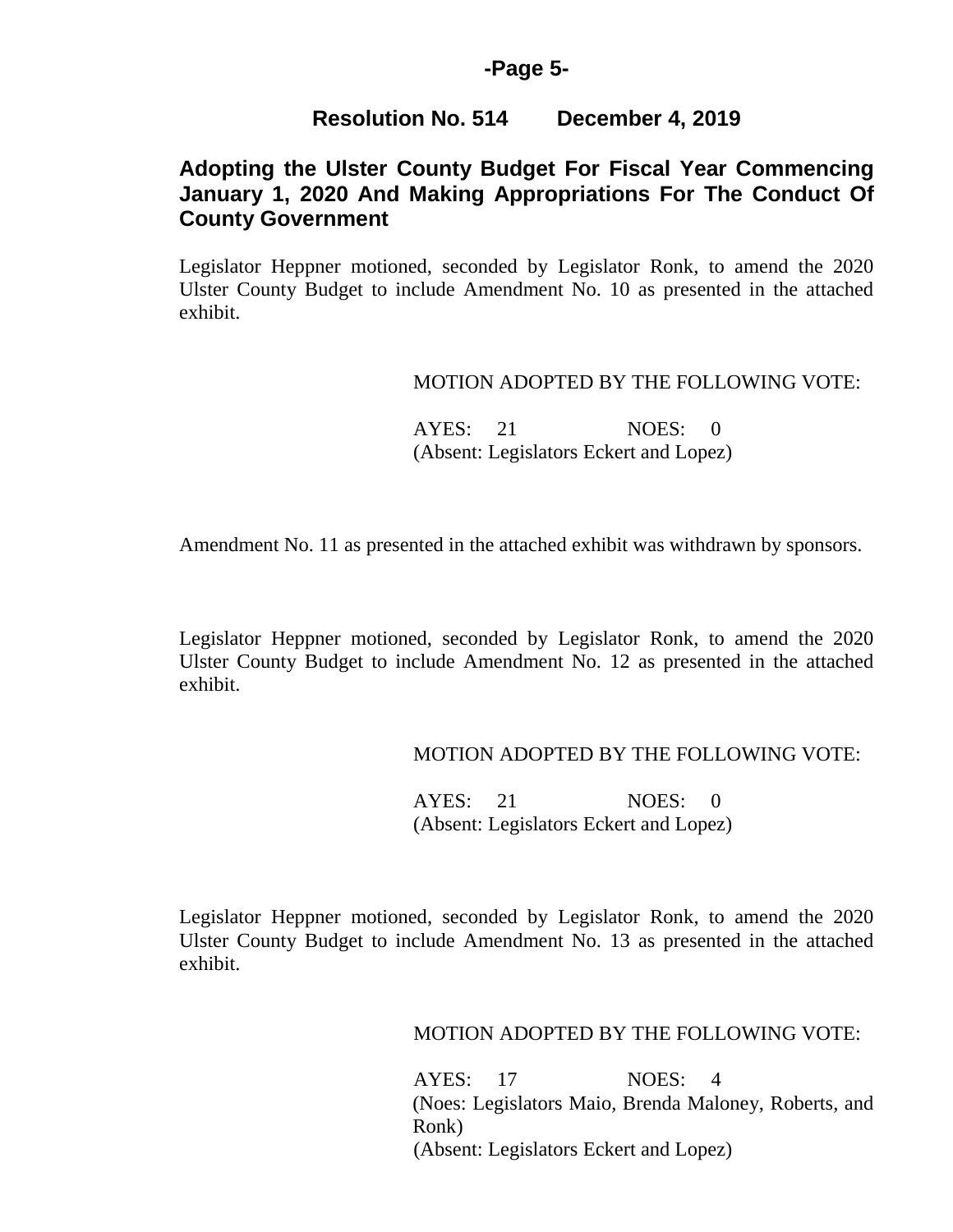### **-Page 6-**

## **Resolution No. 514 December 4, 2019**

# **Adopting the Ulster County Budget For Fiscal Year Commencing January 1, 2020 And Making Appropriations For The Conduct Of County Government**

Legislator Heppner motioned, seconded by Legislator Ronk, to amend the 2020 Ulster County Budget to include Amendment No. 14 as presented in the attached exhibit.

#### MOTION ADOPTED BY THE FOLLOWING VOTE:

 AYES: 16 NOES: 5 (Noes: Legislators Fabiano, Maio, Brenda Maloney, Roberts, and Ronk) (Absent: Legislators Eckert and Lopez)

Legislator Heppner motioned, seconded by Legislator Ronk, to amend the 2020 Ulster County Budget to include Amendment No. 15 as presented in the attached exhibit.

### MOTION ADOPTED BY THE FOLLOWING VOTE:

 AYES: 20 NOES: 1 (Noes: Legislator Gerentine) (Absent: Legislators Eckert and Lopez)

Legislator Heppner motioned, seconded by Legislator Ronk, to amend the 2020 Ulster County Budget to include Amendment No. 16 as presented in the attached exhibit.

### MOTION ADOPTED BY THE FOLLOWING VOTE:

 AYES: 20 NOES: 0 (1 Abstention: Legislator Joseph Maloney) (Absent: Legislators Eckert and Lopez)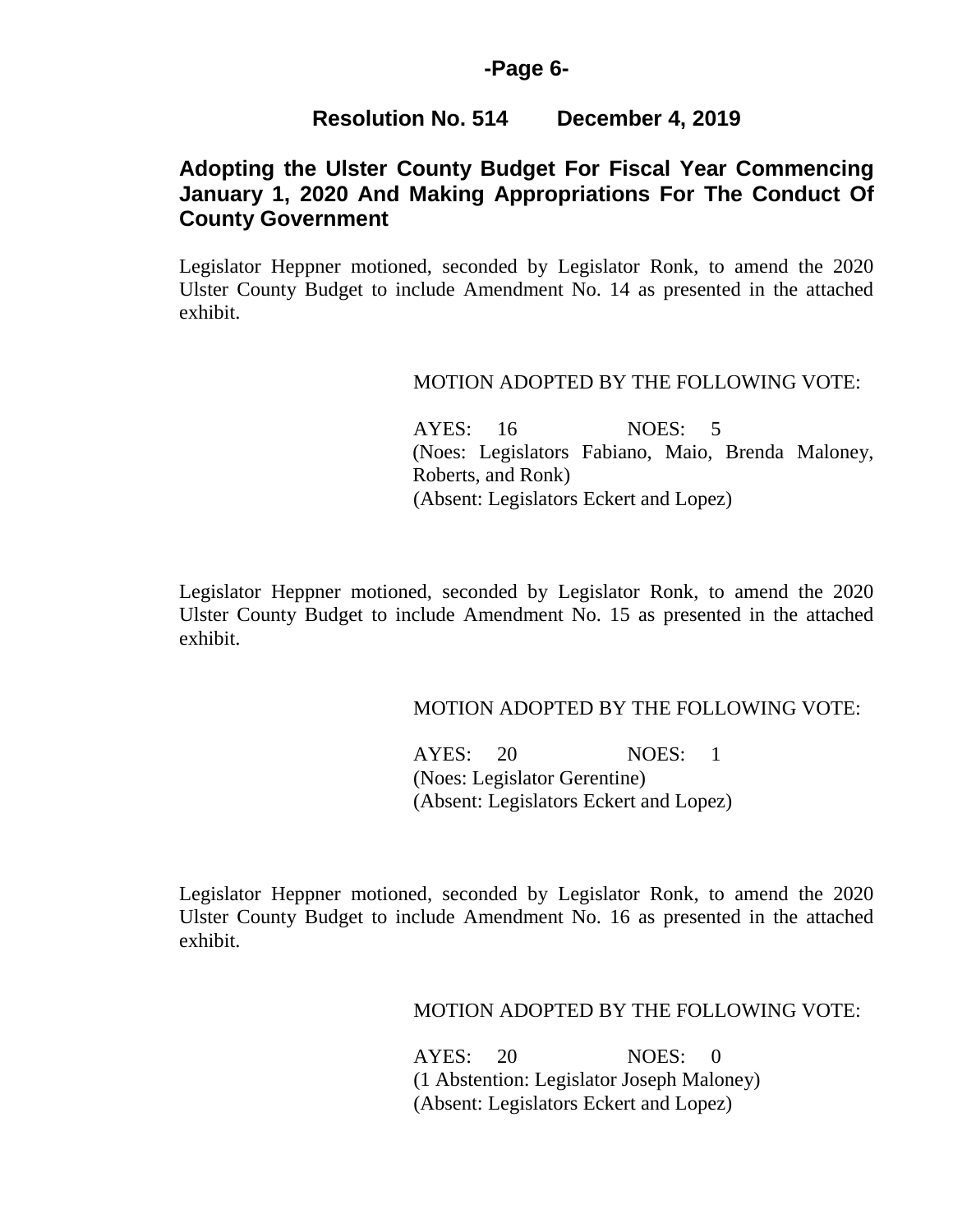#### **-Page 7-**

## **Resolution No. 514 December 4, 2019**

# **Adopting the Ulster County Budget For Fiscal Year Commencing January 1, 2020 And Making Appropriations For The Conduct Of County Government**

Legislator Heppner motioned, seconded by Legislator Ronk, to amend the 2020 Ulster County Budget to include Amendment No. 17 as presented in the attached exhibit.

#### MOTION ADOPTED BY THE FOLLOWING VOTE:

 AYES: 20 NOES: 0 (1 Abstention: Legislator Joseph Maloney) (Absent: Legislators Eckert and Lopez)

Legislator Donaldson motioned, seconded by Legislator Heppner, to amend Amendment No. 18 as presented in the attached exhibit to make the positions part time.

### MOTION DEFEATED BY THE FOLLOWING VOTE:

AYES: 11 NOES: 10 (Ayes: Legislators Archer, Bartels, Collins, Delaune, Donaldson, Greene, Heppner, Joseph Maloney, Nolan, Petit, and Rodriguez) (Absent: Legislators Eckert and Lopez)

Legislator Heppner motioned, seconded by Legislator Ronk, to amend the 2020 Ulster County Budget to include Amendment No. 18 as presented in the attached exhibit.

### MOTION DEFEATED BY THE FOLLOWING VOTE:

AYES: 9 NOES: 12 (Ayes: Legislators Archer, Bartels, Delaune, Donaldson, Greene, Heppner, Nolan, Petit, and Rodriguez) (Absent: Legislators Eckert and Lopez)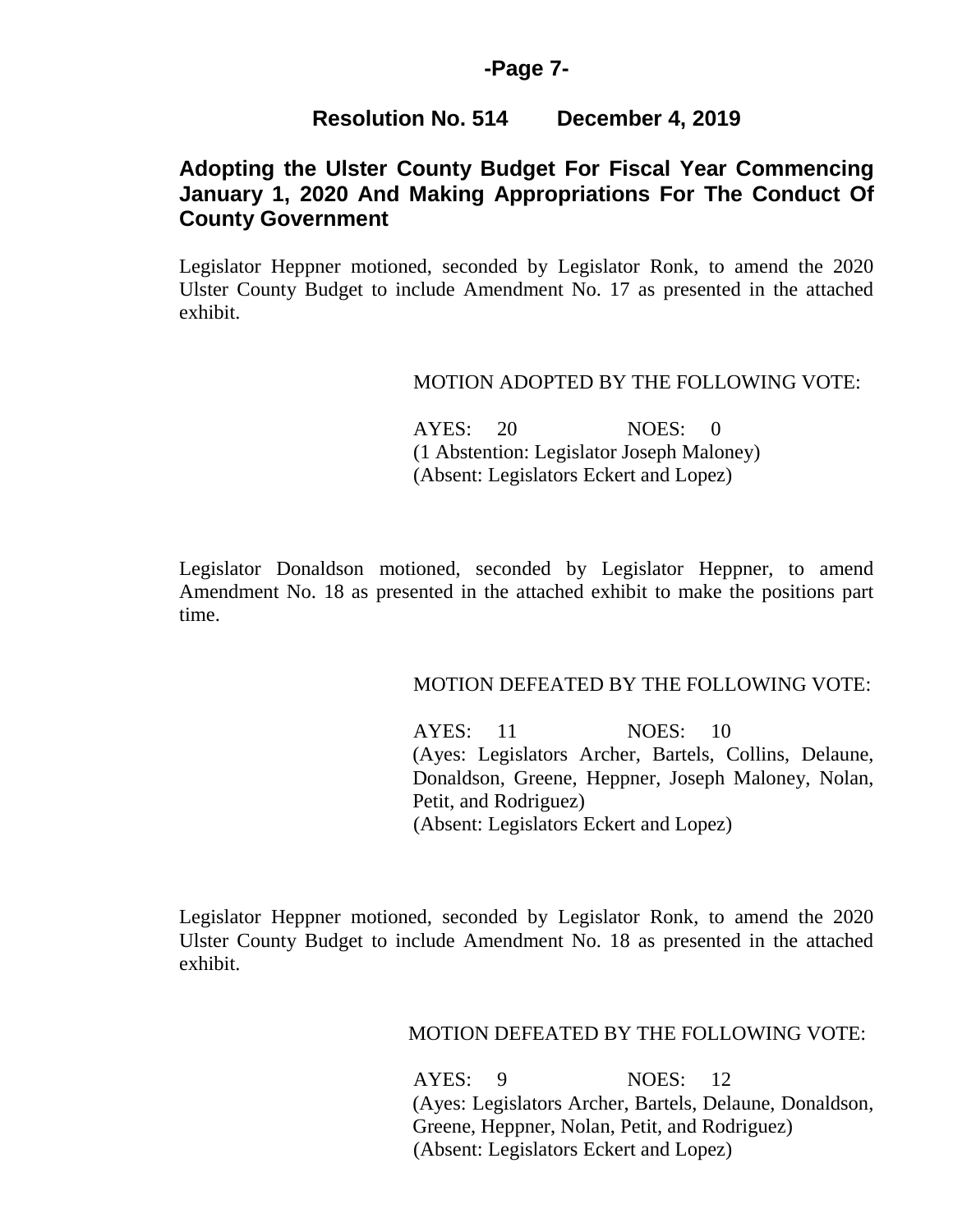### **-Page 8-**

### **Resolution No. 514 December 4, 2019**

## **Adopting the Ulster County Budget For Fiscal Year Commencing January 1, 2020 And Making Appropriations For The Conduct Of County Government**

Legislator Heppner motioned, seconded by Legislator Ronk, to amend the 2020 Ulster County Budget to include Amendment No. 19 as presented in the attached exhibit.

#### MOTION ADOPTED BY THE FOLLOWING VOTE:

 AYES: 19 NOES: 2 (Noes: Legislators Donaldson and Nolan) (Absent: Legislators Eckert and Lopez)

Legislator Heppner motioned, seconded by Legislator Ronk, to amend the 2020 Ulster County Budget to include Amendment No. 20 as presented in the attached exhibit.

#### MOTION ADOPTED BY THE FOLLOWING VOTE:

 AYES: 14 NOES: 7 (Noes: Legislators Gerentine, Litts, Maio, Brenda Maloney, Roberts, Ronk, and Wawro) (Absent: Legislators Eckert and Lopez)

Amendment No. 21 as presented in the attached exhibit was withdrawn by sponsors.

Amendment No. 22 as presented in the attached exhibit was withdrawn by sponsors.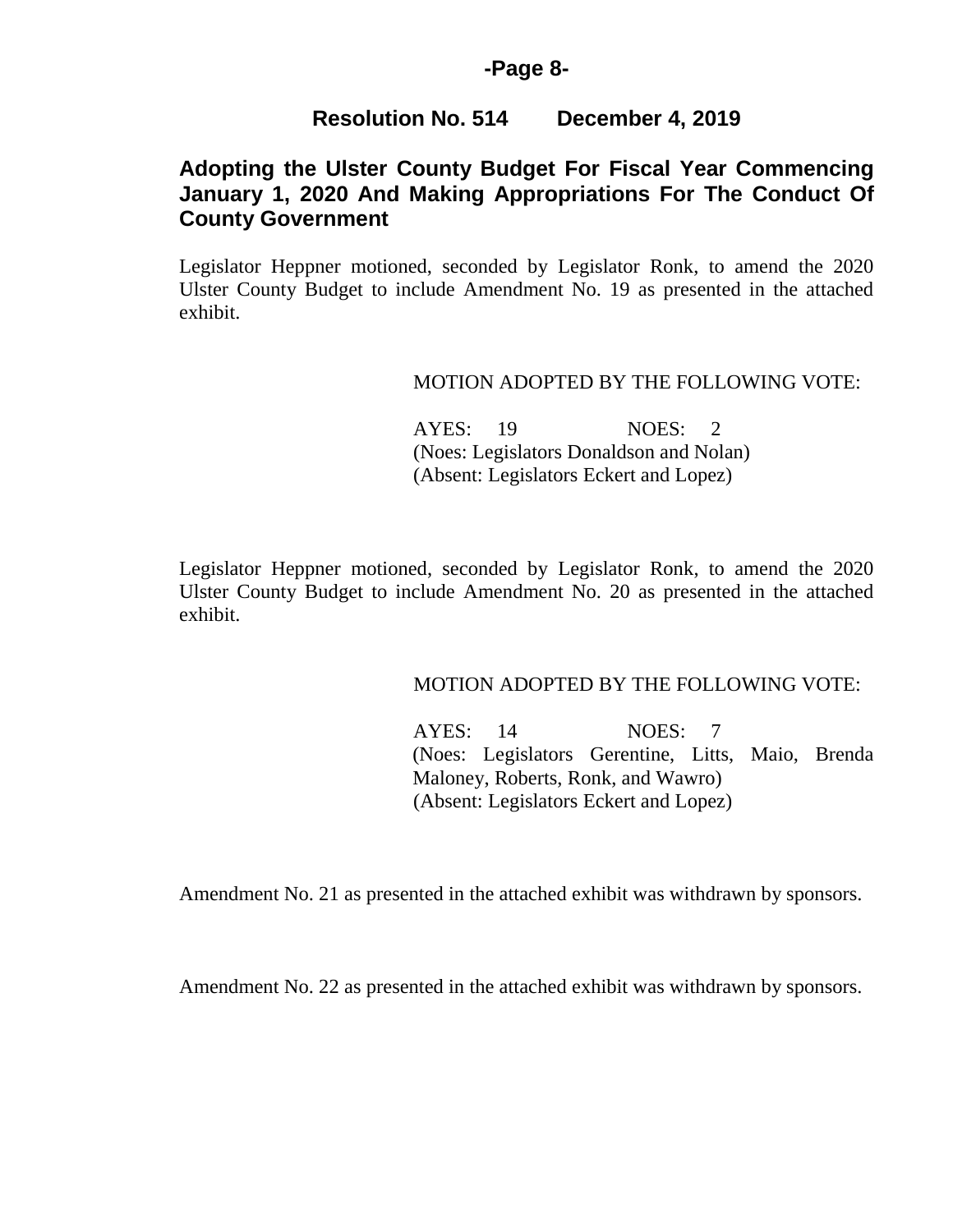### **-Page 9-**

### **Resolution No. 514 December 4, 2019**

# **Adopting the Ulster County Budget For Fiscal Year Commencing January 1, 2020 And Making Appropriations For The Conduct Of County Government**

Legislator Heppner motioned, seconded by Legislator Ronk, to amend the 2020 Ulster County Budget to include Amendment No. 23 as presented in the attached exhibit.

#### MOTION ADOPTED BY THE FOLLOWING VOTE:

 AYES: 13 NOES: 7 (Noes: Legislators Archer, Bartels, Collins, Delaune, Greene, Heppner, and Nolan) (1 Abstention: Legislator Petit) (Absent: Legislators Eckert and Lopez)

Amendment No. 24 as presented in the attached exhibit was withdrawn by sponsor.

Legislator Heppner motioned, seconded by Legislator Ronk, to amend the 2020 Ulster County Budget to include Amendment No. 25 as presented in the attached exhibit.

MOTION ADOPTED BY THE FOLLOWING VOTE:

 AYES: 13 NOES: 8 (Noes: Legislators Fabiano, Gerentine, Litts, Maio, Brenda Maloney, Petit, Roberts, and Ronk) (Absent: Legislators Eckert and Lopez)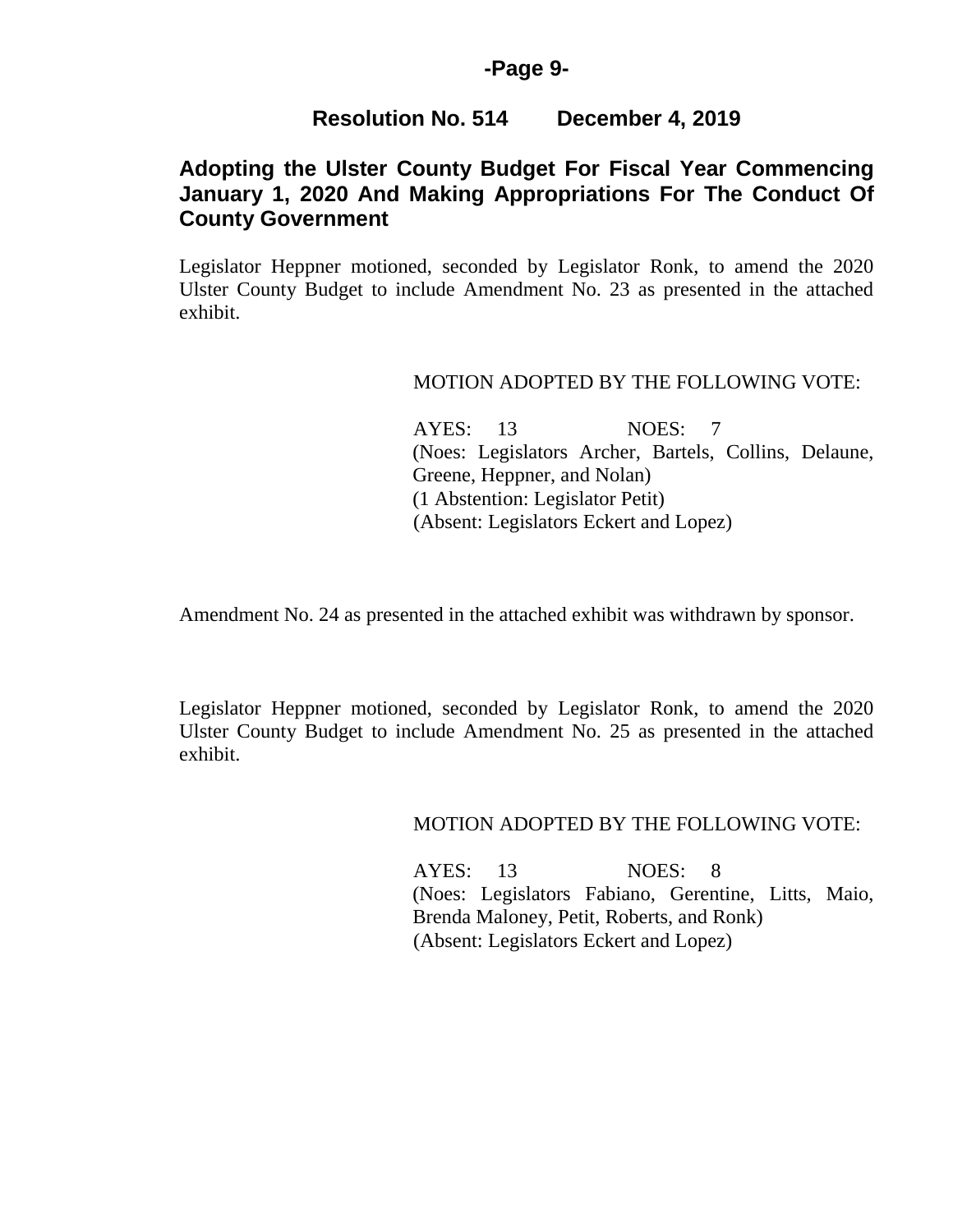## **-Page 10-**

## **Resolution No. 514 December 4, 2019**

# **Adopting the Ulster County Budget For Fiscal Year Commencing January 1, 2020 And Making Appropriations For The Conduct Of County Government**

Legislator Heppner motioned, seconded by Legislator Ronk, to amend the 2020 Ulster County Budget to include Amendment No. 26 as presented in the attached exhibit.

#### MOTION ADOPTED BY THE FOLLOWING VOTE:

 AYES: 13 NOES: 8 (Noes: Legislators Fabiano, Gerentine, Litts, Maio, Brenda Maloney, Roberts, Ronk, and Woltman) (Absent: Legislators Eckert and Lopez)

Legislator Heppner motioned, seconded by Legislator Ronk, to amend the 2020 Ulster County Budget to include Amendment No. 27 as presented in the attached exhibit.

### MOTION ADOPTED BY THE FOLLOWING VOTE:

 AYES: 13 NOES: 8 (Noes: Legislators Fabiano, Gerentine, Maio, Brenda Maloney, Joseph Maloney, Petit, Roberts, and Ronk) (Absent: Legislators Eckert and Lopez)

Legislator Heppner motioned, seconded by Legislator Ronk, to amend the 2020 Ulster County Budget to include Amendment No. 28 as presented in the attached exhibit.

### MOTION DEFEATED BY THE FOLLOWING VOTE:

AYES: 11 NOES: 10 (Ayes: Legislators Archer, Bartels, Collins, Delaune, Donaldson, Greene, Haynes, Heppner, Joseph Maloney, Nolan, and Rodriguez) (Absent: Legislators Eckert and Lopez)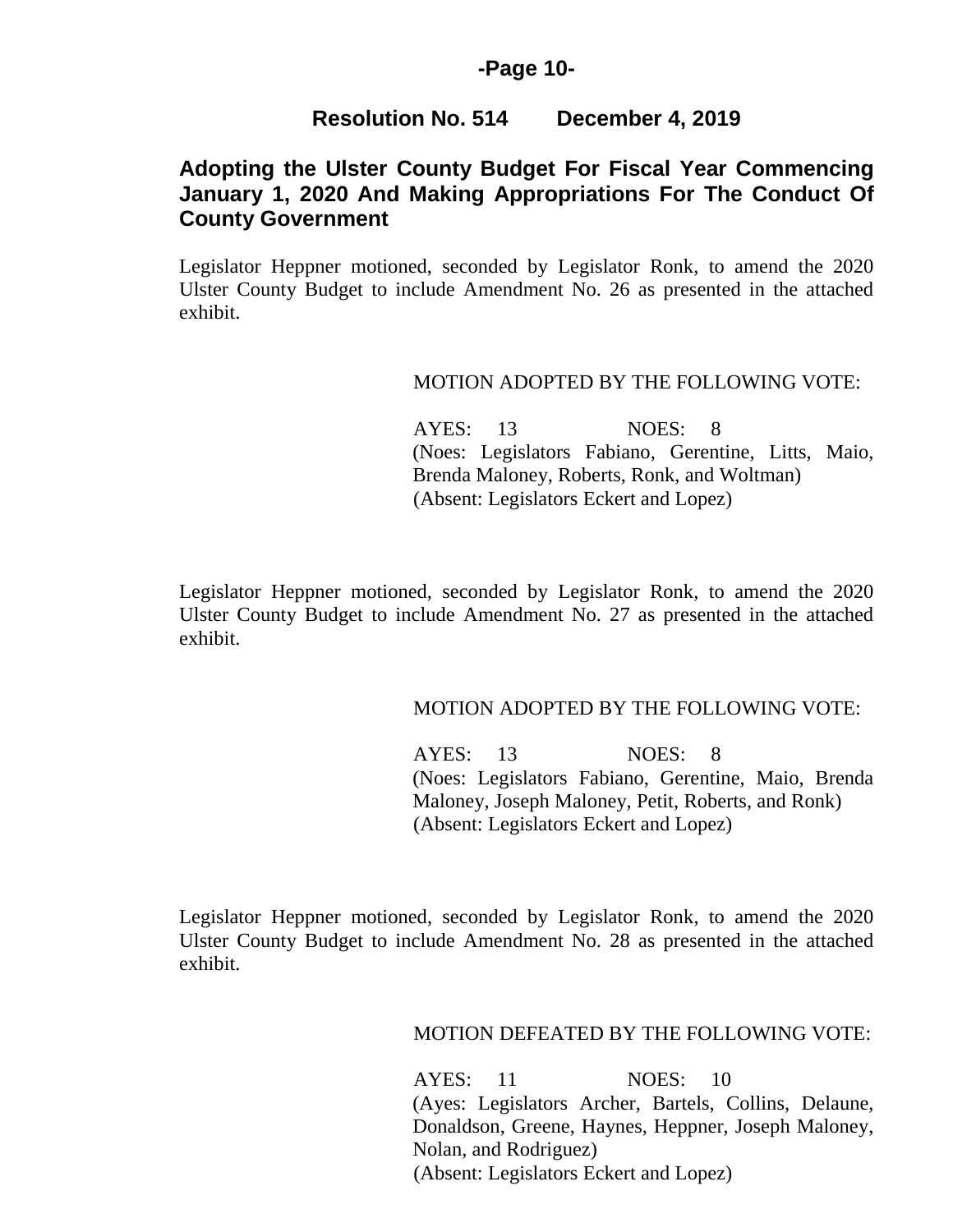## **-Page 11-**

## **Resolution No. 514 December 4, 2019**

# **Adopting the Ulster County Budget For Fiscal Year Commencing January 1, 2020 And Making Appropriations For The Conduct Of County Government**

Legislator Donaldson motioned, seconded by Legislator Heppner, to amend Amendment No. 29 as presented to reduce the net change to \$10,000.00.

#### MOTION ADOPTED BY THE FOLLOWING VOTE:

AYES: 20 NOES: 0 (1 Abstention: Legislator Litts) (Absent: Legislators Eckert and Lopez)

Legislator Heppner motioned, seconded by Legislator Ronk, to amend the 2020 Ulster County Budget to include Amendment No. 29 as amended.

#### MOTION ADOPTED BY THE FOLLOWING VOTE:

 AYES: 12 NOES: 8 (Noes: Legislators Fabiano, Gerentine, Maio, Brenda Maloney, Petit, Roberts, Ronk, and Woltman) (1 Abstention: Legislator Litts) (Absent: Legislators Eckert and Lopez)

Amendment No. 30 as presented in the attached exhibit was withdrawn by sponsor.

Amendment No. 31 as presented in the attached exhibit was withdrawn by sponsor.

Amendment No. 32 as presented in the attached exhibit was withdrawn by sponsor.

Amendment No. 33 as presented in the attached exhibit was withdrawn by sponsors.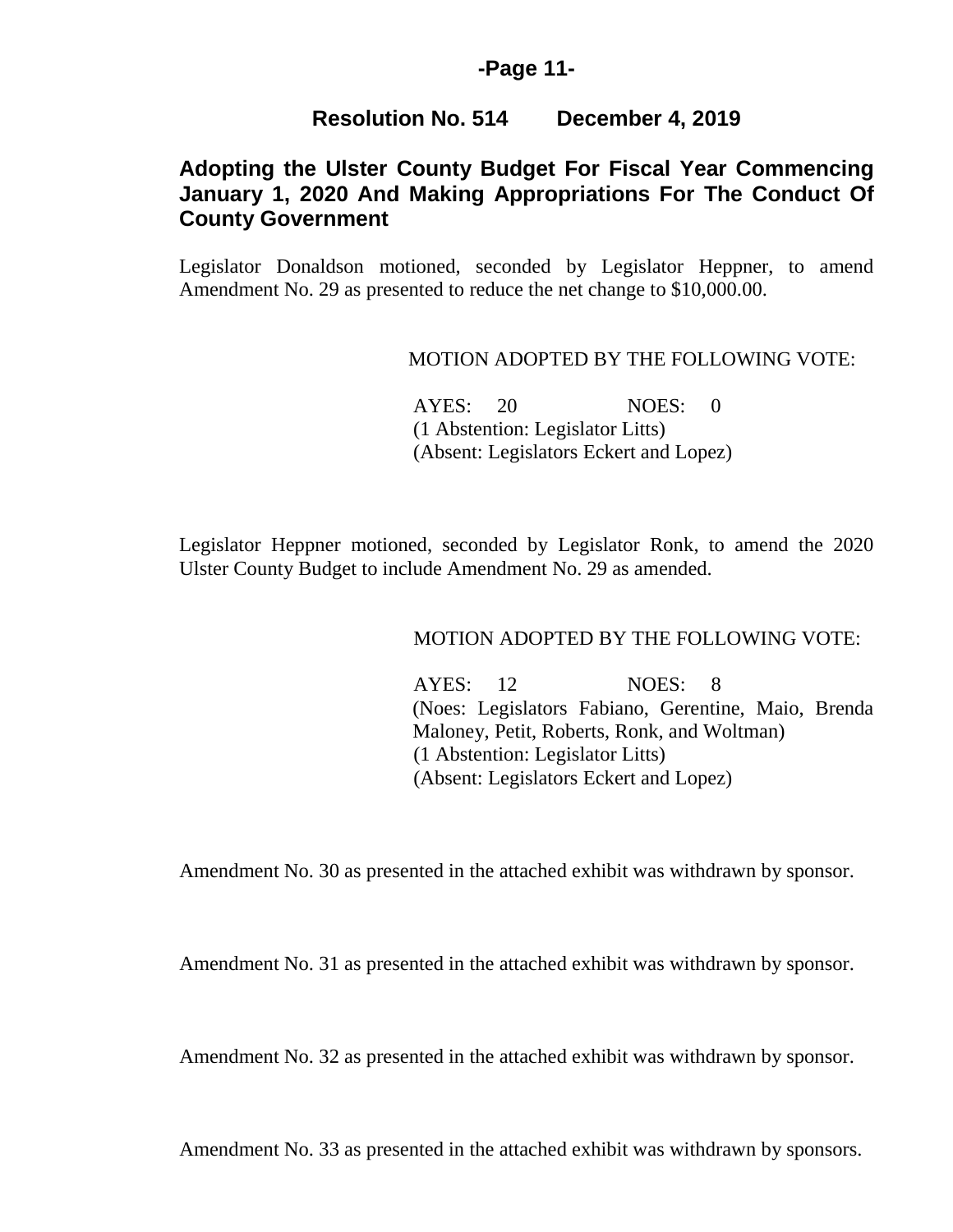## **-Page 12-**

## **Resolution No. 514 December 4, 2019**

# **Adopting the Ulster County Budget For Fiscal Year Commencing January 1, 2020 And Making Appropriations For The Conduct Of County Government**

Amendment No. 34 as presented in the attached exhibit was withdrawn by sponsors.

Legislator Ronk motioned, seconded by Legislator Joseph Maloney, to amend Amendment No. 35 as presented to keep \$50,000.00 of the \$125,000.00 amendment funds in the Economic Development Professional Services – Other Fees line and reduce the amount moved to Contingency to \$75,000.00.

### MOTION ADOPTED BY THE FOLLOWING VOTE:

AYES: 21 NOES: 0 (Absent: Legislators Eckert and Lopez)

Legislator Heppner motioned, seconded by Legislator Ronk, to amend the 2020 Ulster County Budget to include Amendment No. 35 as amended.

### MOTION ADOPTED BY THE FOLLOWING VOTE:

 AYES: 12 NOES: 9 (Noes: Legislators Archer, Bartels, Collins, Delaune, Donaldson, Greene, Heppner, Nolan, and Petit) (Absent: Legislators Eckert and Lopez)

Amendment No. 36 as presented in the attached exhibit was withdrawn by sponsors.

Amendment No. 37 as presented in the attached exhibit was withdrawn by sponsors.